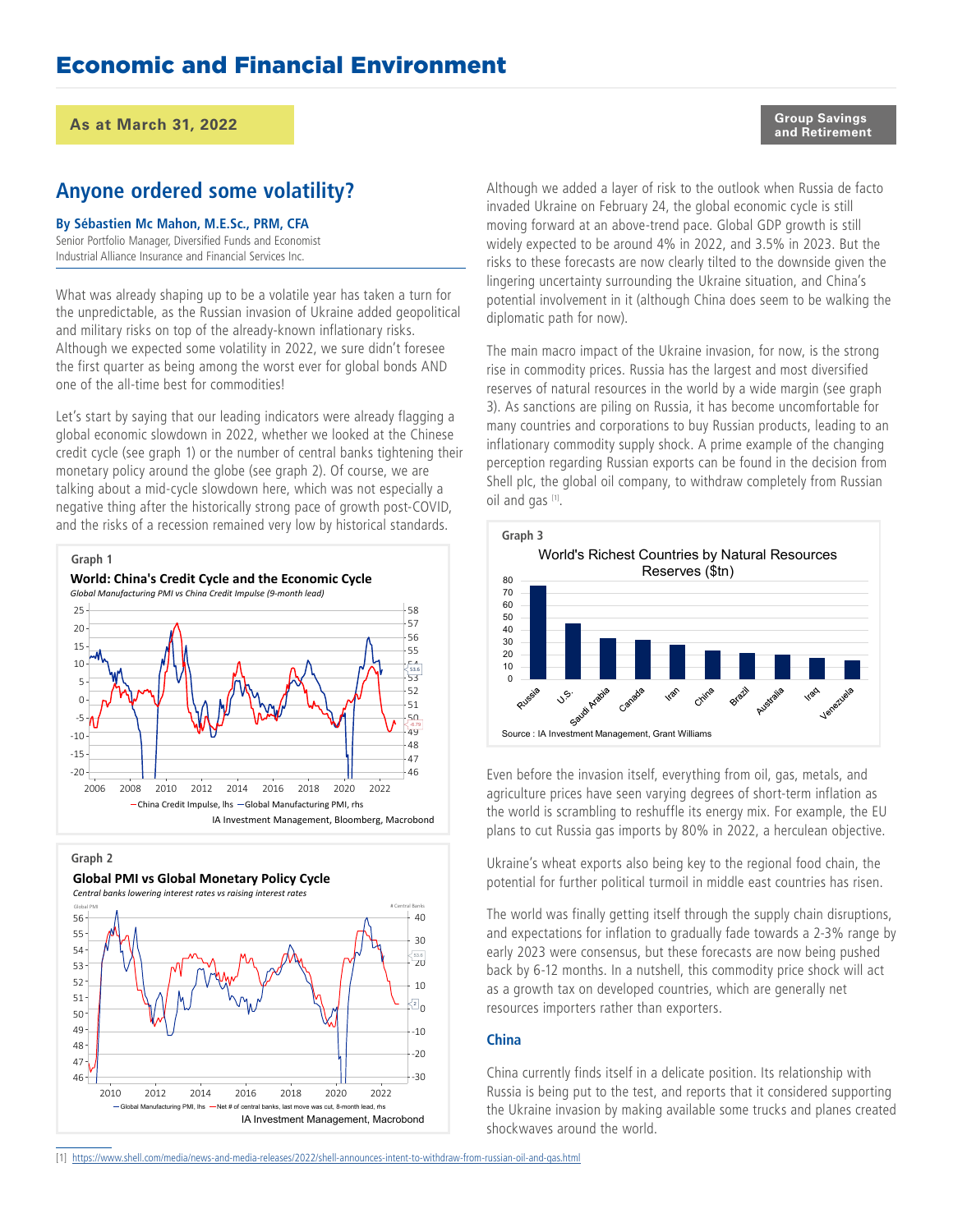#### **and Retirement As at March 31, 2022**

The Chinese business model, since it joined the World Trade Organization two decades ago, is to extend its economic reach and influence to all regions of the globe. For this reason, many geopolitical experts have argued that it would not make sense for a country like China to expose itself to economic sanctions for fighting another country's war, and as of quarter end, China is indeed pushing for a diplomatic resolution to the Ukraine invasion.

China's economy is once again being stimulated by its government. The tap is being open on the credit cycle, the crackdown on big tech and the property sector is said to be almost done, and China is once again looking to attract foreign investors to its stock market. But the risks from COVID are still not over, as China has not yet decided to move away from its COVID-zero policy. Although we are seeing some easing of sanitary rules, multiple provinces, and dozens of millions of Chinese citizens have faced lockdowns in the first quarter of 2022. As we know how viral the Omicron variant can be, the logical thing is to expect further strains on the global supply chain in the coming quarters, keeping the pressure on inflation.

#### **Europe**

The economic data from Europe was getting better and better at the turn of the year, and the prudent handling of COVID in the old continent was paying dividends. But it is likely now that the European economy will likely be the most impacted by the Ukraine invasion, given the costs from its plan to change its energy mix. Europe, and Germany in particular, have progressively become quite dependant on Russian energy to the detriment of their own power sources. France and Germany are already putting forth important stimulus packages that could limit the risks of a recession in the coming quarters.

Let's start with a few numbers, sourced from Eurostat, EIA and Statista. In 2020, 57.5% of the energy used in the European Union (the EU) was imported, slightly higher than the 56.3% it imported in 2000. Germany, however, imported 63.7% of its energy in 2020, and was looking to import even more in coming years, in large part from Russia (oil, gas and coal).

Natural gas imports from Russia, for example, were booming in the last few years. According to data from the Observatory of Economic Complexity, the share of Russian natural gas in the European Union consumption went from 30% in 2016 to 47% in 2021.

The recent willingness of Europe to free itself from Russian energy dependency is a drastic shift. Europe was in the process of shutting down many nuclear plants by the end off 2022, as they were considered unsafe and environmentally unfriendly, and were turning even more towards Russian energy for its primary needs. Germany, which used nuclear to supply about 30% of its power in 2000, had reduced its nuclear share to 11% in 2020. On the last day of 2021, it shut down 3 of its last 6 plants, and was aiming at shutting down the last 3 plants by the end of this year. France is obviously an outlier here, as its reliance on nuclear power has remained a mainstay.

These examples show how complicated it will be for Europe, and Germany more particularly, to reach their objective of more energy independence. They also show how complicated it is to sanction Russia, at least in the sort term.

European leaders are now talking about reaching "strategic autonomy", which means further independence on the aspects of military, food, and energy. After 50 years of progress towards a more globalized economy, the European situation shows how the need for local sourcing and selfreliance will be at the forefront going forward. Put another way, the focus on sourcing will likely shift from cheapest, easiest, and greenest to safest, and surest.

#### **The U.S.**

The U.S. economy has quietly had a strong first quarter, with the labour market catching up with Canada despite the Omicron wave (see graph 4). It seems that it was only a matter of time before workers started flowing back and taking on a new job, with the stimulus payments now further in the rear-view mirror and an apparent fading of COVID fear. The participation rate has been making important strides since last fall, but remains far below pre-COVID levels, suggesting potential for more gains (see graph 5).



#### **Graph 5**



Labour force participation rate, 25 to 54 years old



**Group Savings**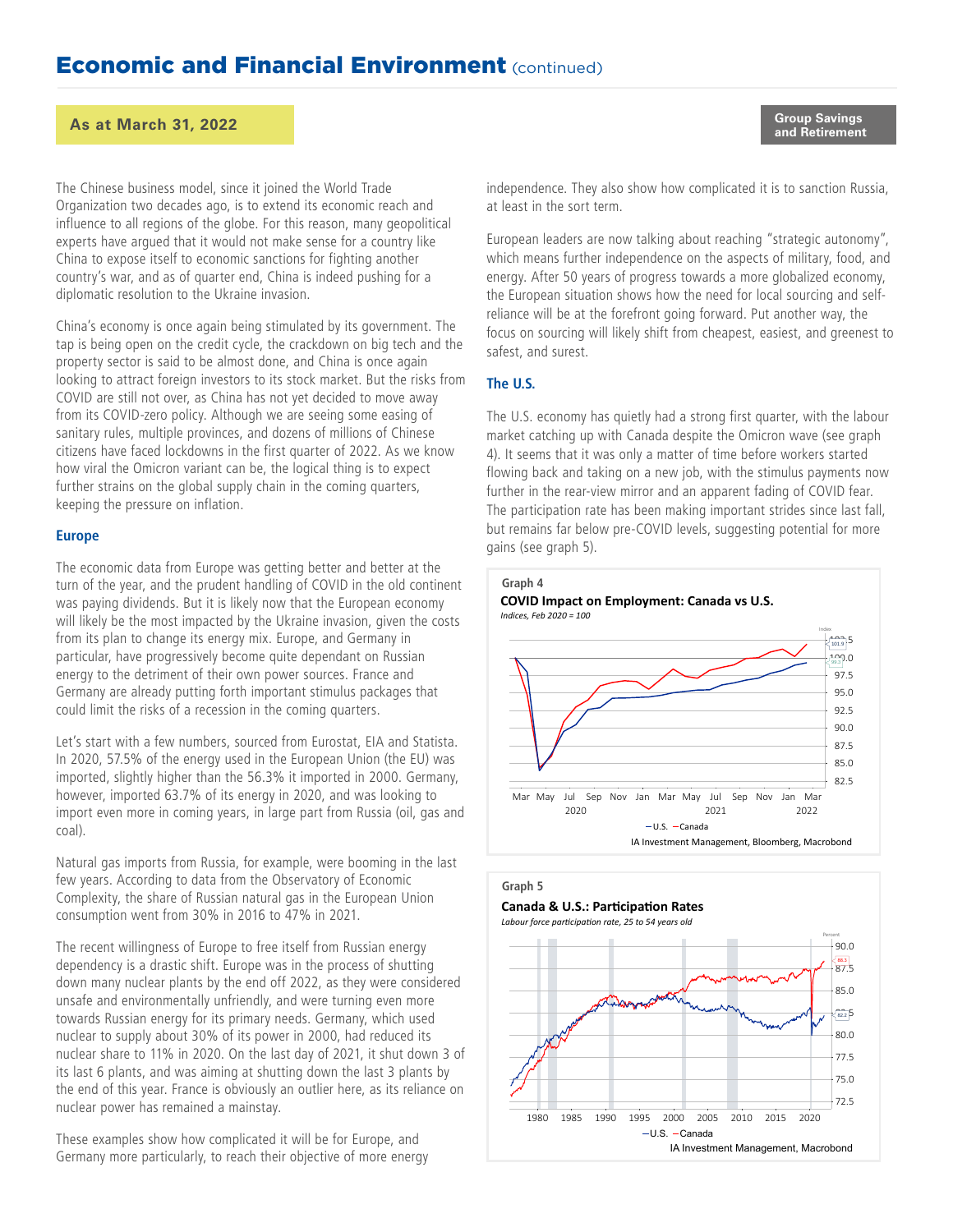#### **and Retirement As at March 31, 2022**

We are also seeing a jump in wage growth, especially in the lowest 25% of earners, as services and other low-paying jobs are the hardest ones to fill, leading to fierce competition between employers (see graph 6). Labour shortages and the resulting wage pressures are by themselves inflationary and are adding another layer to the inflation backdrop.



The U.S. should also slow down a bit, in the range of 2.5 to 3.0% in 2022, as inflation takes a bite out of consumer demand. Its novel energy independence will likely cushion a good part of the hit from higher oil prices, but the overall impact from higher commodity prices should be negative.

The spotlights were put directly on the Fed and its president Jerome Powell in March. With CPI inflation reaching 7.9% in February (the most recent number available as of this writing), pressure on the Fed to act boldly to rein in inflation expectations is coming from all sides.

The most important thing here for the Fed (and of course most central banks with an inflation target, like the Bank of Canada) is to maintain its credibility in that it can and will get inflation back to its target range, of 1 to 3%. Consumer surveys and market indicators are suggesting that inflation expectations are not yet de-anchored, but we do see a certain drift that should, and likely is, making FOMC committee members nervous.

In a nutshell, inflation expectations are very important because if workers and businesses lost faith in central banks' ability to keep inflation near target over the medium-term, then negotiations for work agreements and supplier contracts would start to include higher inflation components, creating a self-fulfilling inflation spiral.

As the quarter ended, markets were pricing in about 8 hikes of 25 bps by December 2022, with 5 of these hikes by July. The Fed is making it clear that it intends to act boldly, and a 50 bps hike is being discussed for the next decision in early May. We do expect the Fed to proceed

[2] <https://www.bnnbloomberg.ca/esg-funds-missing-the-mark-on-social-and-governance-cibc-analysts-1.1740710>

**Group Savings**

swiftly with its tightening process, as monetary policy is known to have a lagged impact on the economy and to send a clear signal that it is very serious about reining inflation back in. It remains early in the year, but the leading rate could reach 2 % by the end of the year.

#### **Canada**

The current economic backdrop puts Canada in a good position.

As mentioned in the opening section, the main economic consequence for now from the Ukraine invasion is the rise in commodity prices. Canada could thus be one of the most advantaged countries in this context, given that it shares many export products with Russia. We are not talking only about oil, but also other commodities like uranium, potash, and industrial metals. According to the Bank of Canada's commodity price index, the average price of Canadian commodities is now back near the all-time high reached in 2008 (see graph 7).



A very important aspect of Canada's probable renewed attractiveness for foreign investors is linked to responsible investing and its three components: environment, social and governance (ESG).

Over the last decade, at least, the rising importance of ESG has weighed on the Canadian energy sector, with oil sands' reputation of being a dirty source of energy. While it has been documented that Canadian oil production does emit more CO2 per barrel than other sources, the "E" component of Canadian oil should, obviously, be only a part of the equation. On the global scale, one can argue that Canada's score on the "S" and "G" components rank highly and should add some luster to the Canadian energy sector.

According to research from CIBC<sup>[2]</sup>, the ESG fund universe held twice as much Russian oil and gas companies as Canadian oil and gas companies at the end of 2021. This suggests 1) that environmental metrics have far outweighed the social and governance ones over recent years and 2) the aftermath of Russia's invasion of Ukraine brings to light the unbalanced aspect of the ESG equation. Global investor's interest for Canadian oil, for example, could be rekindled through the ESG lens, as its bad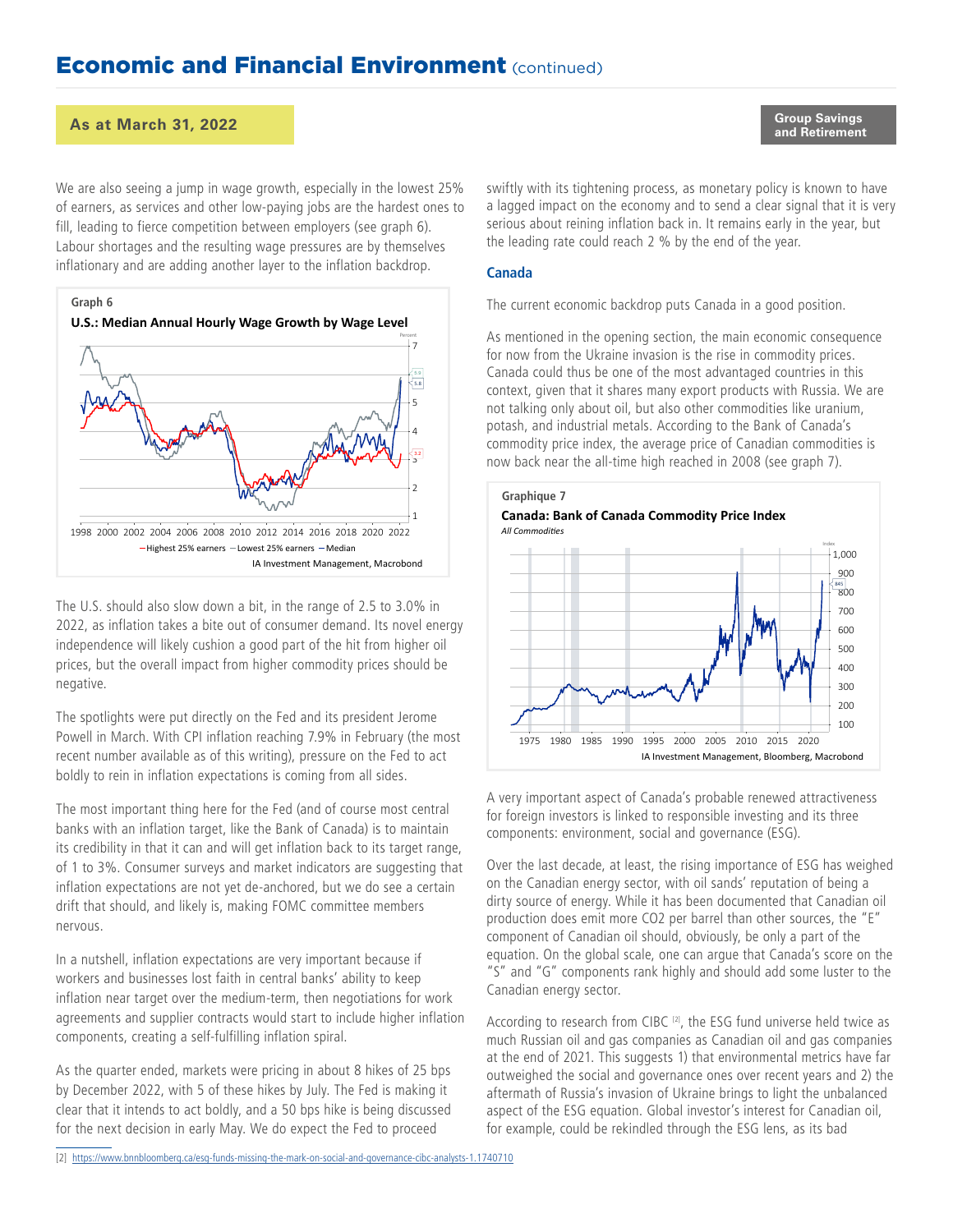#### **and Retirement As at March 31, 2022**

reputation on the environmental dimension could now be balanced against its good rating on social and governance.

Shifting to Canada's domestic economy, we continue to see good things: a strong labour market, with historically high intentions for hiring (see graph 8 BOS) and investment. Canadian households' saving rate remains above the historical average (see graph 9) and the net worth of Canadians is at all-time highs. Housing is still gaining ample attention, especially in the Greater Toronto Area, where prices have skyrocketed since the start of the pandemic. Although we tend to shy away from calling Canada's housing market a "bubble", we do see ample froth as speculative activity from investors has been well documented.





We also see a dire need for more housing supply in key regions of Canada, as Canada's population grew by 1.2%, or 457,888 in 2021 according to Statistics Canada. Macroprudential measures to curb investor activity seems to us an obvious part of the solution, as a complement to rising interest rates, which tend to have an impact with a lag of 12 to 18 months.

**Group Savings**

Speaking of interest rates, March saw the first rate hike from the Bank of Canada since October 2018. The question now is not whether the leading rate will be hiked again over the next few meetings, but how many hikes will we see in the coming months.

As the quarter ended, and with inflation booming to the tune of 5.7% in February (the most recent figure available as of this writing), market participants are expecting the Bank of Canada to act swiftly and proceed with as many as 8 more 25 bps hikes by December (for a total of 2.25% worth of tightening in 2022, graph 10). While this amount of tightening might be a bit steep, we do agree that it is imperative for central banks to keep inflation expectations well anchored and proceeding swiftly over the next 2 quarters would go a long way in achieving that goal.



#### **Markets**

Turning to global markets, volatility has been rampant in 2022 as expectations for monetary tightening coupled with elevated valuations led to profit taking on equities. The S&P/TSX has outperformed, with support from elevated commodity prices and a relatively cheap valuation. On most indices, the pullback happened mostly before the Ukraine invasion on February 24, and most markets are now up since then.

A strong economy and 30-to-40-year-high inflation have pushed central banks to adopt a very hawkish stance. Both the Bank of Canada and the U.S. Federal Reserve got going with one hike each in March, and many more are expected over the next 12-24 months. The ECB is also widely expected to start hiking in the second half of the year, while emerging countries' central banks are well advanced in their tightening cycle. The result: the first quarter of 2022 turned out to be the worst for the Bloomberg global bond aggregate index since its creation in 1990.

While interest rates should remain at historically low levels over the coming cycle, the path of least resistance for rates continues to point higher, although a sizable share of the expected rise in market rates is probably in the books after a record-setting first quarter. The odds of back-to-back negative years for the global bond index are very elevated,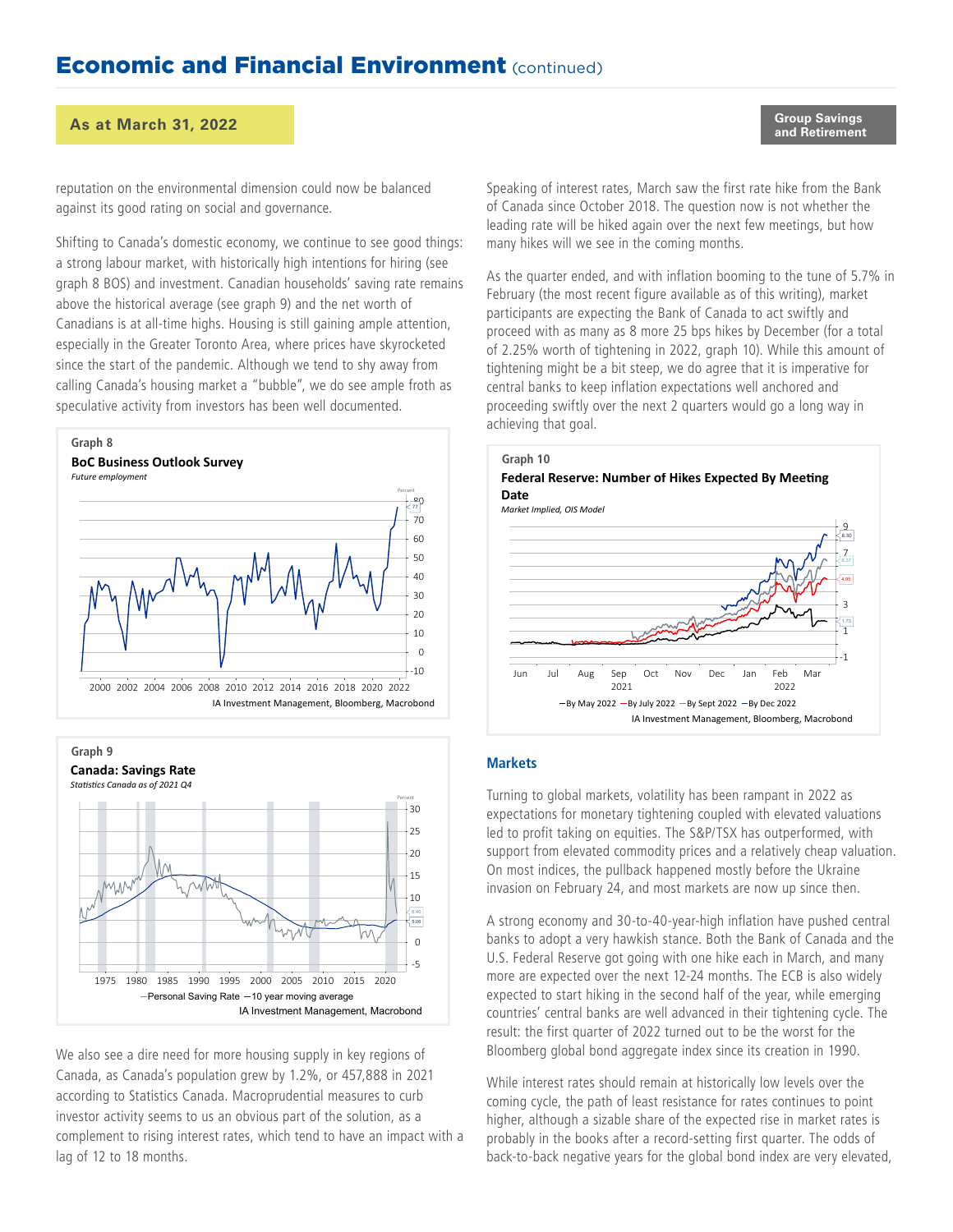#### **and Retirement As at March 31, 2022**

and it would take nothing short of a recession before year-end (something we think is unlikely, but not outright impossible, as we estimate the odds at no more than 20%) to bring them down. We keep keen eyes on corporate spreads, which have widened somewhat in 2022 and are now back slightly above pre-COVID levels. Further deterioration in the credit market would be a telling sign, in our opinion, of rising risks of economic turmoil.

#### **Strategy**

The current backdrop of a slowing global economy, geopolitical risks and tightening monetary policies are all pointing towards a rather neutral stance in our balanced portfolios. The questions we are facing as the quarter ends are 1) whether long-term interest rates can continue climbing as quickly as they have in March, and whether it will soon be time to add more fixed income to our asset mix, as well as 2) how much rising rates can the equity market absorb before we see the return of volatility.

These questions are, of course, not easy to answer, but we do repeat again that risk management and position sizing are important ingredients to success in portfolio management.

Still, although our stance is much more neutral than what we're accustomed to, we do find a few interesting opportunities for active bets.

On a more general level, periods of strong inflation fueled by commodity prices favour allocating risk to commodity exporting countries (Canada, some emerging markets, especially Latin America, …) and away from

**Group Savings**

commodity importers (Europe for example). We have thus articulated our strategy around this theme, as the positioning within the diversified funds has favoured Canadian and emerging markets equities, and underweighted U.S. and European equities through most of the quarter.

Looking forward, we believe it will remain appropriate to keep a rather neutral stance towards equities in the coming quarters.

The main reason is that historically, as global central banks accelerate the pace of tightening, valuations (measured for example as the price-toearnings ratio, or P/E) tend to fall, acting as a headwind to equities. On the flipside, central banks tend to tighten more pre-emptively than the current timing, as the economy is only starting to heat up, and earnings are generally rising at an accelerating pace for a good portion of the hiking process. As we move towards the second quarter of 2022, however, data suggests that the peak in earnings growth is already behind us, meaning that both valuations and earnings could hold equities back in the medium-term.

Turning to fixed income, the violent rise in rates in the first quarter has likely opened an opportunity to start adding some duration to portfolios, through long-term (20 years +) U.S. treasuries, as a source of diversification. The signals sent by the yield curve as the quarter ended argued for some prudence relative to views on the longevity of this economic cycle, with the inversion of the 5 year to 30 year portion of the curve. The 3 month to 10 year segment, which we consider the most timely indicator of an economic downturn, is still suggesting that there's room to hike rates by about 200 bps (close to what markets are pricing in in 2022 alone) before running into trouble.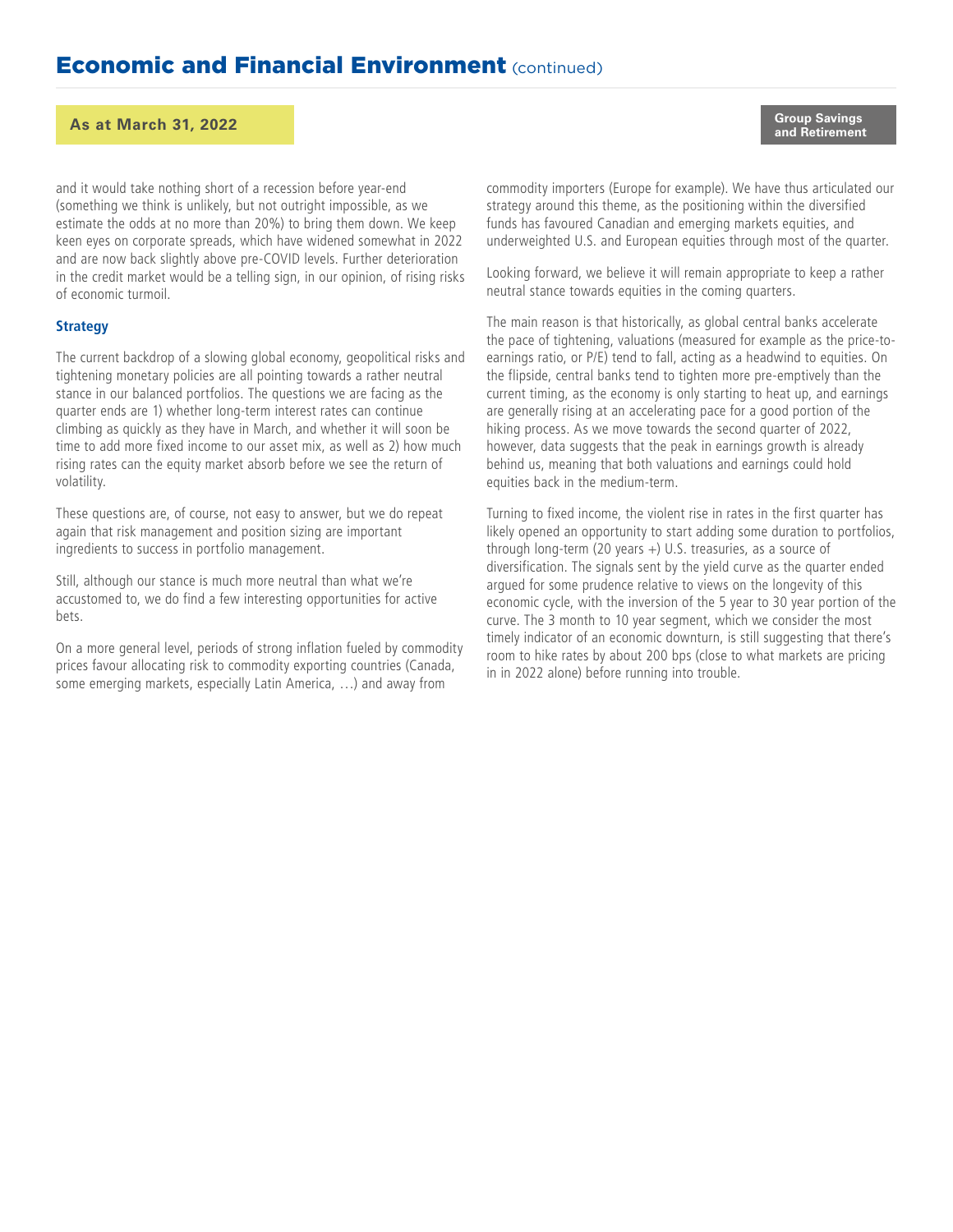#### **and Retirement As at March 31, 2022**

**Index Returns (%) 3 months 1 year** FTSE Canada Universe Bond Index (7.0) (4.5) FTSE Canada Short Term Bond Index (3.0) (3.3) FTSE Canada Mid Term Bond Index (6.8) (5.0) FTSE Canada Long Term Bond Index (11.7) (5.6) FTSE Canada Federal (5.6) (4.5) FTSE Canada Provincial (8.6) (4.7) FTSE Canada Municipal (8.0) (4.9) FTSE Canada Corporate (6.4) (4.4) **Chart 1 Returns of the Canadian Bond Market as at March 31, 2022**

# **Market Returns as at March 31, 2022**

| Index                                  | Returns (%) |        |  |
|----------------------------------------|-------------|--------|--|
|                                        | 3 months    | 1 year |  |
| FTSE Canada 91 Day T-Bill Index        | 0.1         | 0.3    |  |
| <b>FTSE Canada Universe Bond Index</b> | (7.0)       | (4.5)  |  |
| <b>S&amp;P/TSX Composite Index</b>     | 3.8         | 20.2   |  |
| S&P 500 (Can. \$)                      | (5.7)       | 14.9   |  |
| MSCI - EAFE (Can. \$)                  | (7.0)       | 0.5    |  |
| MSCI - World (Can. \$)                 | (6.2)       | 9.4    |  |
| Exchange Rate (Can. \$ / US \$)        | (1.1)       | (0.6)  |  |

#### **Chart 3 Canadian Market Returns as at March 31, 2022**

| Index                                | Returns (%) |        |  |
|--------------------------------------|-------------|--------|--|
|                                      | 3 months    | 1 year |  |
| <b>S&amp;P/TSX Sector Allocation</b> |             |        |  |
| <b>Energy</b>                        | 28.7        | 59.4   |  |
| <b>Materials</b>                     | 20.1        | 34.1   |  |
| <b>Industrials</b>                   | 3.9         | 13.5   |  |
| <b>Consumer Discretionary</b>        | (7.7)       | (2.8)  |  |
| <b>Consumer Staples</b>              | 5.4         | 25.7   |  |
| <b>Health Care</b>                   | (8.5)       | (46.7) |  |
| <b>Financials</b>                    | 2.2         | 22.4   |  |
| <b>Information Technology</b>        | (35.5)      | (22.7) |  |
| <b>Communication Services</b>        | 8.8         | 26.8   |  |
| <b>Utilities</b>                     | 5.0         | 13.3   |  |
| <b>Real Estate</b>                   | (4.7)       | 19.1   |  |
| <b>S&amp;P/TSX Composite Index</b>   | 3.8         | 20.2   |  |

**Chart 2**

**Group Savings**